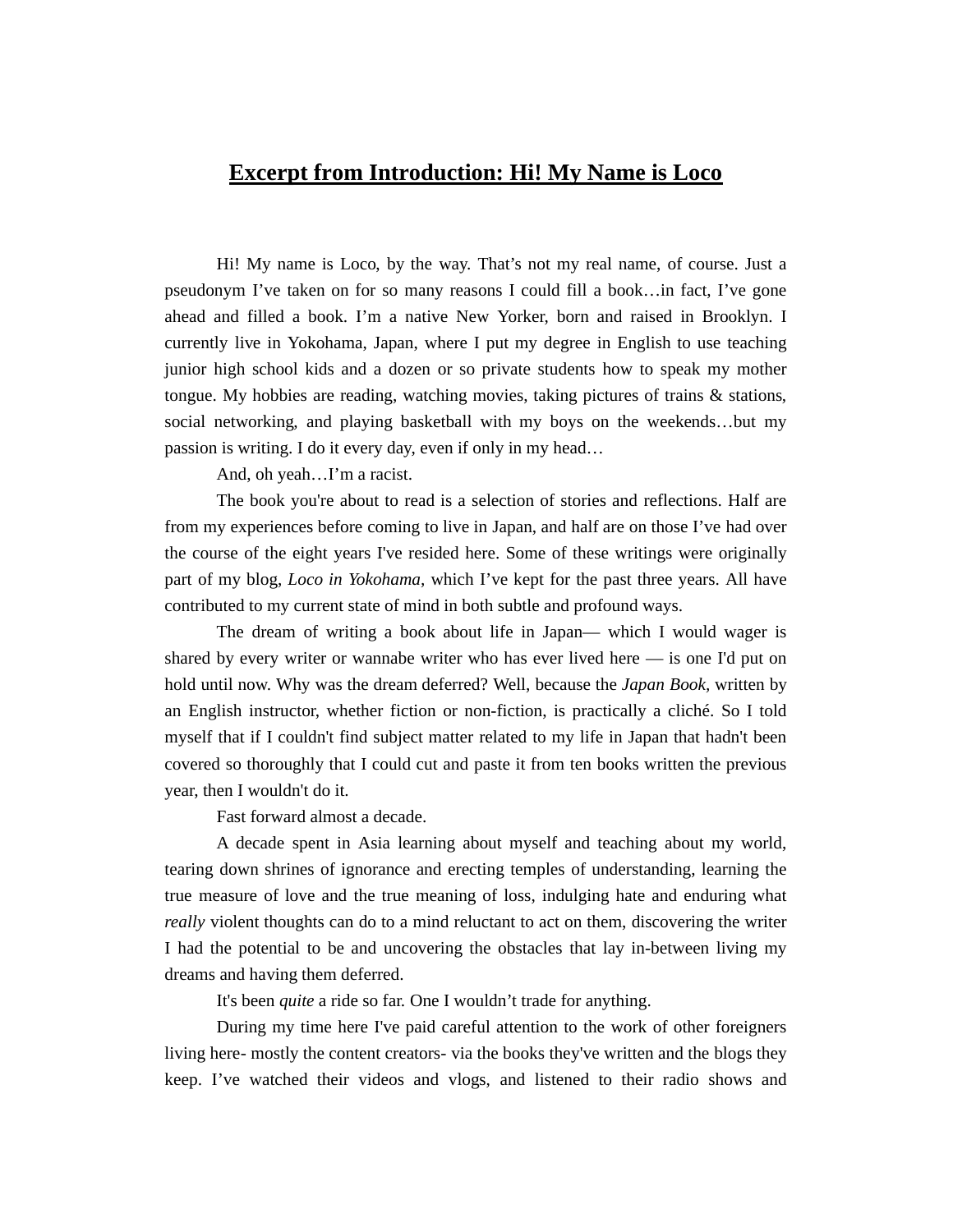podcasts. I've run into them in person in the streets, and met / tweeted up with them at bars and cafes around Yokohama and Tokyo. They come in various flavors of humanity, different races, cultures and nationalities.

Most of the successful and popular Japan-based creators tend to stick with "positive" stories and light material; shrines and temples, anime and language study tips, food, fashion, festivals and females. Others might delve into the creepy and the kooky, mysterious and spooky (of which there is plenty- some even fascinating), but the woolly mammoth in the room has often gone ignored; or worse, denied. Creative folk, either knowingly or not, seemed to be unwilling or unable to deal with what I felt to be the most glaring of issues here.

It made me feel a little paranoid, to say the least.

I questioned whether what I was seeing was real or a figment of my imagination. Was I suffering from delusions of persecution? They're not exactly unknown among expats here, that's for damn sure. Maybe *that* was the reason I saw the behemoth while many did not, or could not.

Some of these content creators would, on occasion, partially acknowledge it with their right hand, but somehow manage to dismiss it with the left. A post of theirs might read something like: *"I sat down on the train today and this Japanese guy sitting beside me suddenly stood up and stormed off into the next car, looking back at me angrily as he walked away.* That's rather odd*, I thought. But then my nose informed me what the issue was. I was wearing a new aftershave, and Japanese people are sensitive to foreign fragrances. I was also wearing blue jeans and a sweatshirt, and Japanese are very particular about these kinds of things. They prefer a more professional attire, especially when it comes to foreigners, and rightfully so. I'm glad I didn't jump to conclusions like some other bloggers do. It was all my fault. I felt really bad for having disrupted this guy's peace of mind. I hope I see him again tomorrow so I can apologize."*

Others, though, were either oblivious or in total denial; like contestants on a wacky game show where they're made to wear blindfolds and try to guess objects from their *feel*. Hand one contestant a freshly used condom and, despite the "lubrication" and "ribbing," they'll invariably say it's a balloon, inflate it and make a balloon animal just to prove their point. Hand another contestant a dildo, and they'll stroke it like a sculptor does clay, and say, *"I know this shape, especially here at the tip and here around the base. It's so familiar, Wait! I've got it! It's an o-miyage* (souvenir) *from a Japanese Penis matsuri. I wrote my doctorate thesis on these fertility festivals. It's a quirky time-honored tradition that dates back before America and its bloody Black Ships came and tarnished this great country! Am I right?"*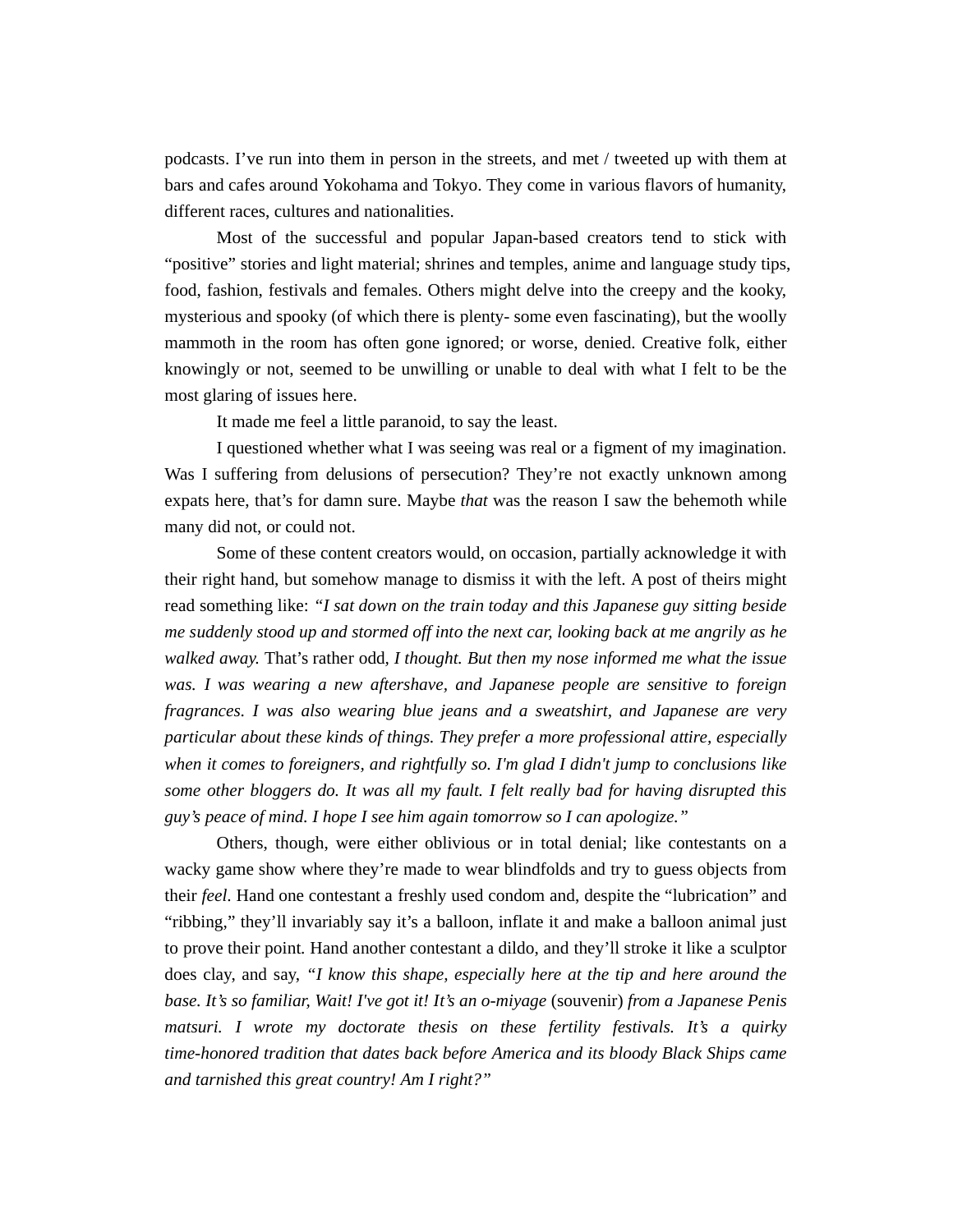It's that kind of crazy up in here!

Well, in October 2008, I said "enough of this shit!" (I think those were my exact words), started blogging*,* and proceeded to give that neglected prehistoric pachyderm some overdue attention. Reaction was mixed, but the reception was mostly considerate. Over the course of several months I was fortunate enough to build a readership, practically one reader at a time. It seemed some people had been dying to talk about the mammoth and were ever on the lookout for a suitable venue. *Loco in Yokohama* came along and met this need head-on. I've been blessed with some of the greatest readers: thoughtful, intelligent, critical and challenging; a burgeoning writer's wet dream.

Others were not so thrilled that I had the audacity to tell *my* stories. These *Happy-Go-Lucky Guys* (I call them) did not take too kindly to my negative words about *their* beloved Japan. They viewed and treated bitter malcontents (they call me) as a plague on two houses: That of the Japanese, and their own.

To be fair, some of these Happy-Go-Luckies were truly oblivious to the mammoth for, though they might occasionally smell the piles of dung it leaves everywhere, it did not reveal itself to them in its full glory. The Japanese would generally behave differently in their presence, for reasons that became clear the longer I stayed here, got to know people and observed the goings-on. One reason being that the reception whites receive in Japan is a bit different than the reception some other ethnic groups receive, especially Chinese and those of us of a darker hue. (Invariably, these Happy-Go-Lucky types were Caucasians who think Japanese are colorblind and treat all foreigners equally). Some of these guys and gals will defend this notion by any means necessary.

The comments they'd leave on my posts would run the gamut, ranging from YouTube crude: *"You niggers make me sick with your constant whining! Kneel and suck it like the rest of us, and be glad no one's throwing a rope around your neck."*

To disbelief: *"You seem like a nice guy, Loco-sensei, and pretty intelligent, too. So I just can't understand how you can be so off when it comes to Japanese people. They're so harmless and polite. Maybe you're just a little over-sensitive, or misunderstanding them due to the language and cultural differences. Perhaps if you studied Japanese..."*

To something approaching solution-oriented: *"You apparently have an excess of energy, evidenced by your long, fascinating posts, so why don't you put it to more productive use and do something about it? The onus is on* you *to change their minds. Writing blog posts in English just isn't going to cut it. Get out there and show them that black people aren't all the same. Some are really good people, smart and kind-hearted,*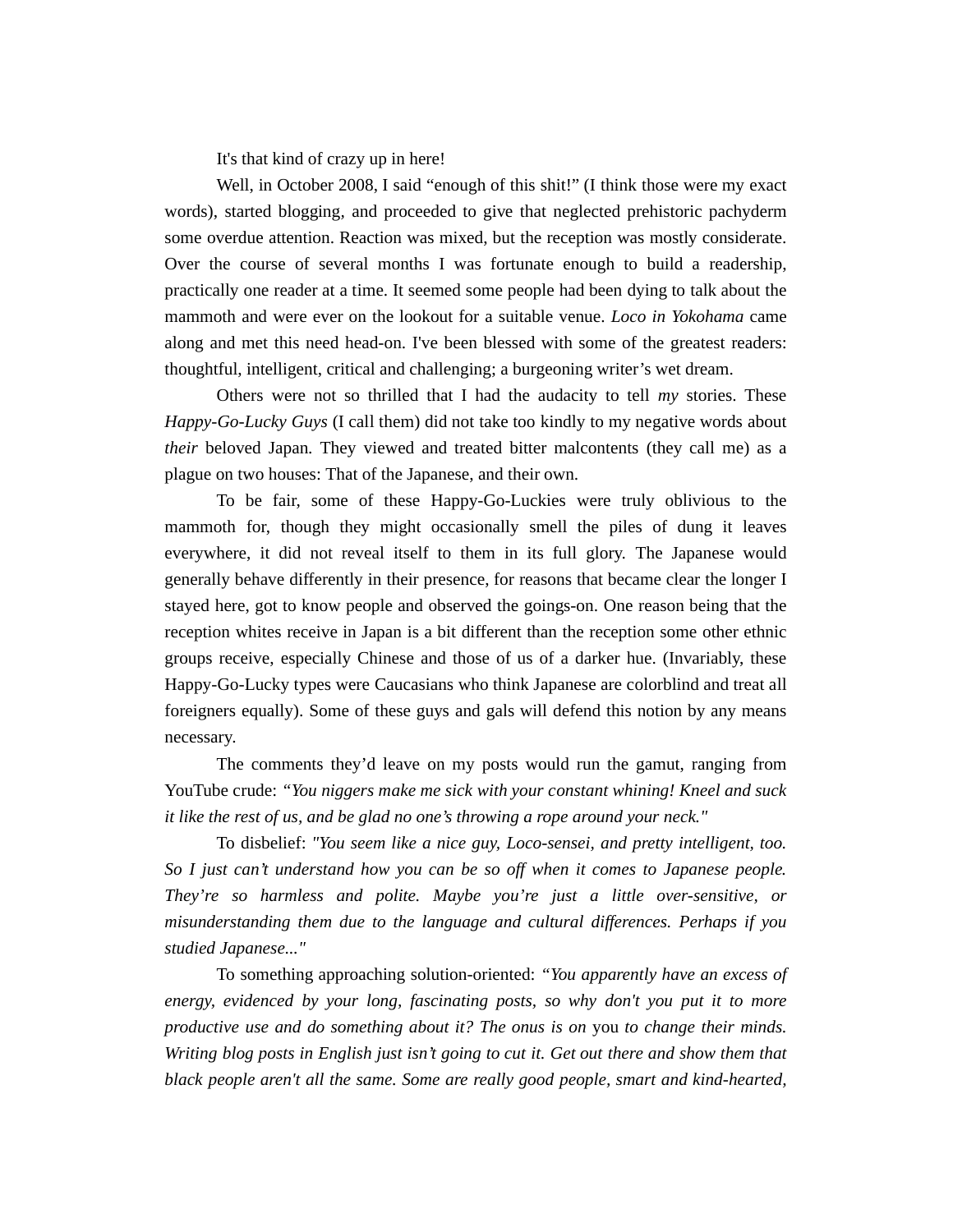*like you. For God's sake, Loco, be a game changer, not a complainer."*

To dismissively condescending: *"Some people come to this magical and mysterious land with unstable minds and a certain amount of dung already encrusted in their nostrils. And, please forgive me for pointing this out but, particularly Negroes…ahem…I mean, people who are descendant from that dark, feral continent. Personally, I believe you people are born with trace amounts of dung in your noses, thus you smell it wherever you go. The further you travel from your own kind, the more pronounced the smell becomes. I'm pretty sure I've read a scientific study or two that has proven just that. So, I must conclude then that what you smell is your own stench! Why don't you go back and live among your own kind, where everything naturally reeks of dung, cause then you'll be more comfortable, no? And leave the Japanese to the people who understand them, accept them and love them for the adorable, unadulterated child-race that they are.*"

With assurance that you'll find yourself in the minority of a minority, and the target of baffling conjecture and derisive censure from the majority, I began to understand why people avoided talking about the beast. It was easier to just live and let live, and tread the path of least resistance with a clothespin pinched on your nose.

But, I don't get down like that.

I welcomed these attacks. I wanted my ideas and assertions to be challenged. How else would I learn? How else could I grow as a writer and a thinker, and more importantly as a person? I took the hits, and believe me, they hurt sometimes. The downside of writing from the heart is that your heart is exposed, and nothing makes for a more attractive bulls-eye. But, the upside is, it's the only way to really reach people, anyway. So, I was, and still am, thankful for these castigations for they inspired me to embark on an exploration of how I came to hold the positions I do.

I thought long and hard about whether these pooh-poohers had a point. Had I come to Japan predisposed to see racism where it didn't exist? Had my experiences in America *disabled* me, rendering me ill-equipped to navigate through the racially opaque currents of life in Japan? Was it *I* who was the racist and, with vision tainted by this dark social impairment, saw it everywhere around me?

I needed to know if I was asking the right questions. *And*, I needed answers!

Distressed, I asked myself the most difficult question first: *Am I a racist?* 

And those feelings I had been harboring for years about many of the anonymous Japanese people I encounter on a regular basis all came to bear, and collectively, in an ensemble of brutal honesty, choired back at me a resounding, *"meh, who isn't?!"*

The indifference in the answer scared the shit out of me, and launched my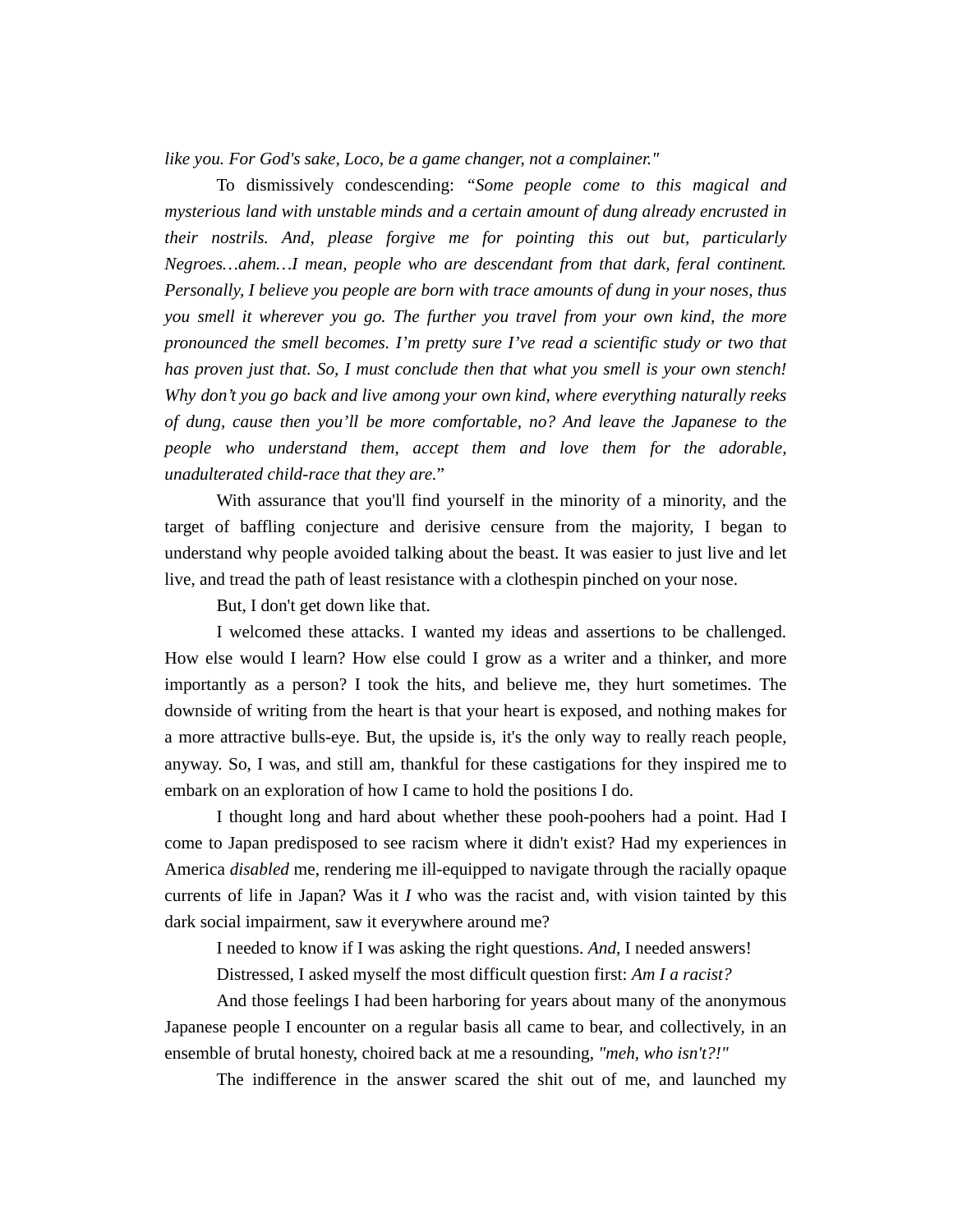exploration, in earnest. And, in what had become typical Loco fashion by that time, I started a series of posts related to my lifetime in the shadow of the race question, and gave this series a sincere yet provocative title: "Hi! My Name Is Loco and I am a Racist!"

The series was a *qualified* success! How did I measure this success? Well, for one, it was a frank discussion with, essentially, the world! Word of this series spread and readers chimed in not only from Japan and the U.S., but from developed and under-developed countries far and near with their thoughts on race. And, in the end (some 40 posts later) I had a much better understanding of myself and of the world around me.

Were all of my questions answered during this series? Unfortunately, no.

Certain issues just don't easily avail themselves of resolution, racism prominent among them. Did I learn some of the right questions to ask? You bet!

Everything else – the increased attention to my blog, the accolades and *attaboys* – while gratifying, was just gravy. I knew my background wasn't your average person's, not even your average New Yorker's, but I was overwhelmed by how much interest it generated. And a good number of these readers damn near demanded that I write a book about this issue, promising they'd buy a copy.

Write a book about *this*??? Yeah, right! How could I write a book about racism? Who the hell am I? I'm no scholar. I'm just a guy with a blog and a fairly interesting perspective and background.

So, initially, I dismissed the idea.

While I was writing the "My Name Is Loco…" series, I hoped I could exorcise these dark feelings within me, or at least confront my fears by dragging the little gremlins out of the closet and exposing them to the light; part catharsis, part analysis, part self (shock) therapy.

But, as I wrote my way down memory lane I noticed that there was a racial thread that had run through my life from childhood until the present; that race had not only played a significant role in my upbringing but a traumatic one. And, though I felt better having acknowledged and somewhat addressed my racism, I knew it wasn't going to be remedied by merely blogging about it. It was going to take some time and some doing.

And, that it might indeed make for an interesting book.

One I'd like to read, at least.

So, I had a change of heart and, after three years of blogging, I dusted off that